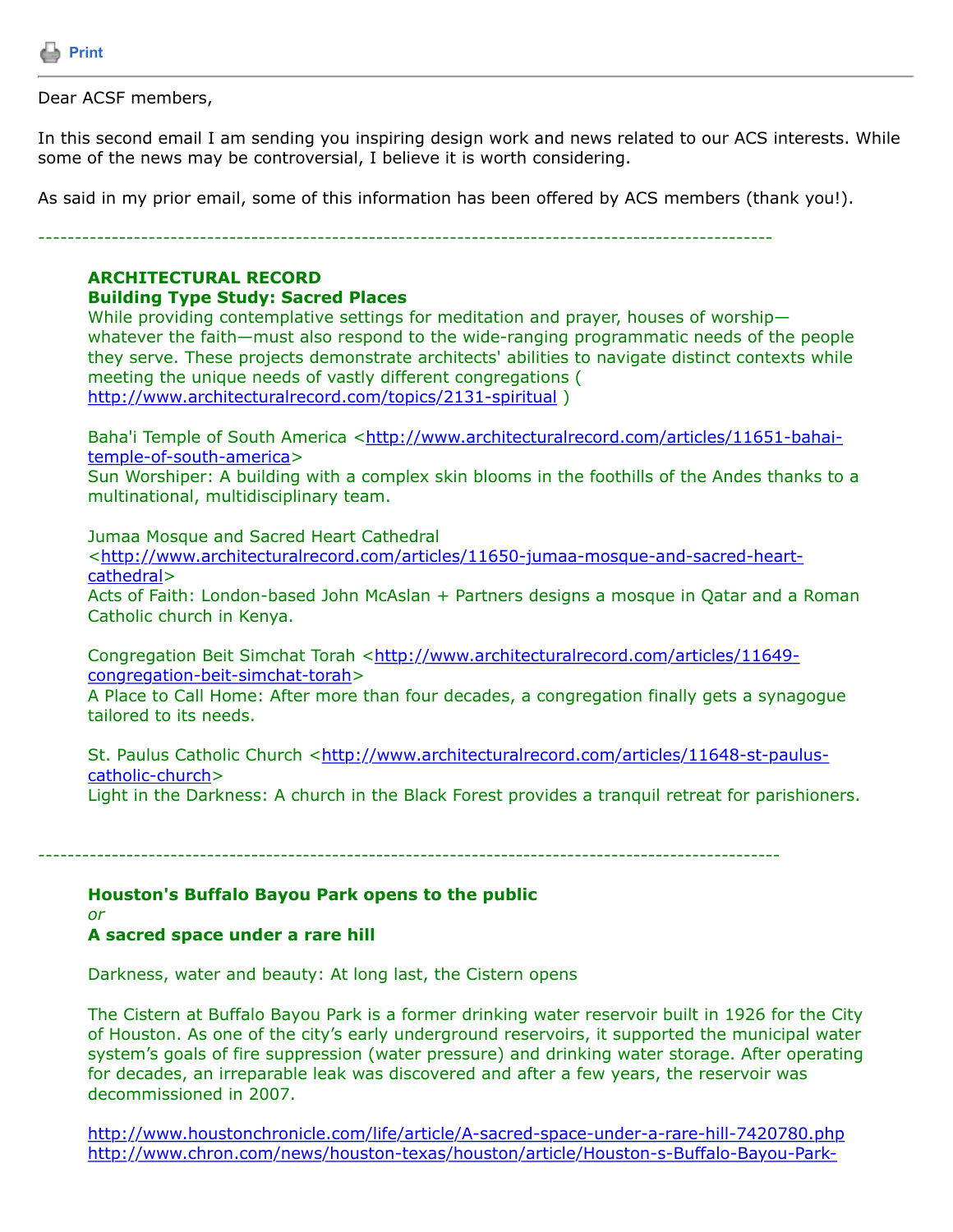# **Cruise 2017: Gucci and Dior take over Westminster Abbey and Blenheim Palace**

-----------------------------------------------------------------------------------------------------

Instead of roaming wide across the world, key luxury brands have chosen to present their 2017 resort season wares in and around London. They're imbued with a touch of eccentric Britishness – but they're geared to the rich tastes of the capital's burgeoning number of billionaires, both residents and tourists, says Alexander Fury

[http://www.independent.co.uk/life-style/fashion/features/cruise-2017-gucci-and-dior-take](http://www.independent.co.uk/life-style/fashion/features/cruise-2017-gucci-and-dior-take-over-westminster-abbey-and-blenheim-palace-a7063506.html)over-westminster-abbey-and-blenheim-palace-a7063506.html

-----------------------------------------------------------------------------------------------------

## **This New Religion Is Causing an Existential Crisis at American Colleges and Universities, NYU Prof Says**

There's a new religion exploding on the campuses of American universities and colleges, says Thomas Cooley professor of ethical leadership at New York University <<http://www.stern.nyu.edu/faculty/bio/jonathan-haidt>> , Jonathan Haidt. And if it isn't stopped, it might just be better to shut them all down in the next 10 or 20 years.

The religion of fundamental social justice sweeping across college campuses is so alarming, intense, and dripping with such extreme liberal fundamentalism, says Haidt, it has created an existential crisis for American academia while punishing heretics with public shame.

[http://www.christianpost.com/news/new-religion-causing-existential-crisis-american-colleges](http://www.christianpost.com/news/new-religion-causing-existential-crisis-american-colleges-nyu-prof-says-164502/%23oYFociVle5EGrbcu.99)nyu-prof-says-164502/#oYFociVle5EGrbcu.99

-----------------------------------------------------------------------------------------------------

## **"Sacred Spaces" at Rubin Museum of Art, NY; "Sacred Realm" at MOIFA**

[http://www.santafenewmexican.com/pasatiempo/art/art\\_reviews/sacred-spaces-at-rubin](http://www.santafenewmexican.com/pasatiempo/art/art_reviews/sacred-spaces-at-rubin-museum-of-art-ny-sacred-realm/article_3d87dd67-6a0b-506e-a02a-08d8b6c5f230.html)museum-of-art-ny-sacred-realm/article\_3d87dd67-6a0b-506e-a02a-08d8b6c5f230.html

-----------------------------------------------------------------------------------------------------

## **Devils Tower honors sacred site during June, asks climbers to stay off**

[http://www.blackhillsfox.com/content/news/Devils-Tower-honors-sacred-site-during-June](http://www.blackhillsfox.com/content/news/Devils-Tower-honors-sacred-site-during-June-asks-climbers-to-stay-off-381724361.html)asks-climbers-to-stay-off-381724361.html

### -----------------------------------------------------------------------------------------------------

## **Jewish Eruv: What is it and why could it be implemented in north London?**

A coalition of synagogues is seeking approval to build a Jewish eruv in north-west London. The plans would see fishing wire suspended from poles in 40 locations across six miles of Camden, including parts of Finchley Road, Primrose Hill and Hampstead.